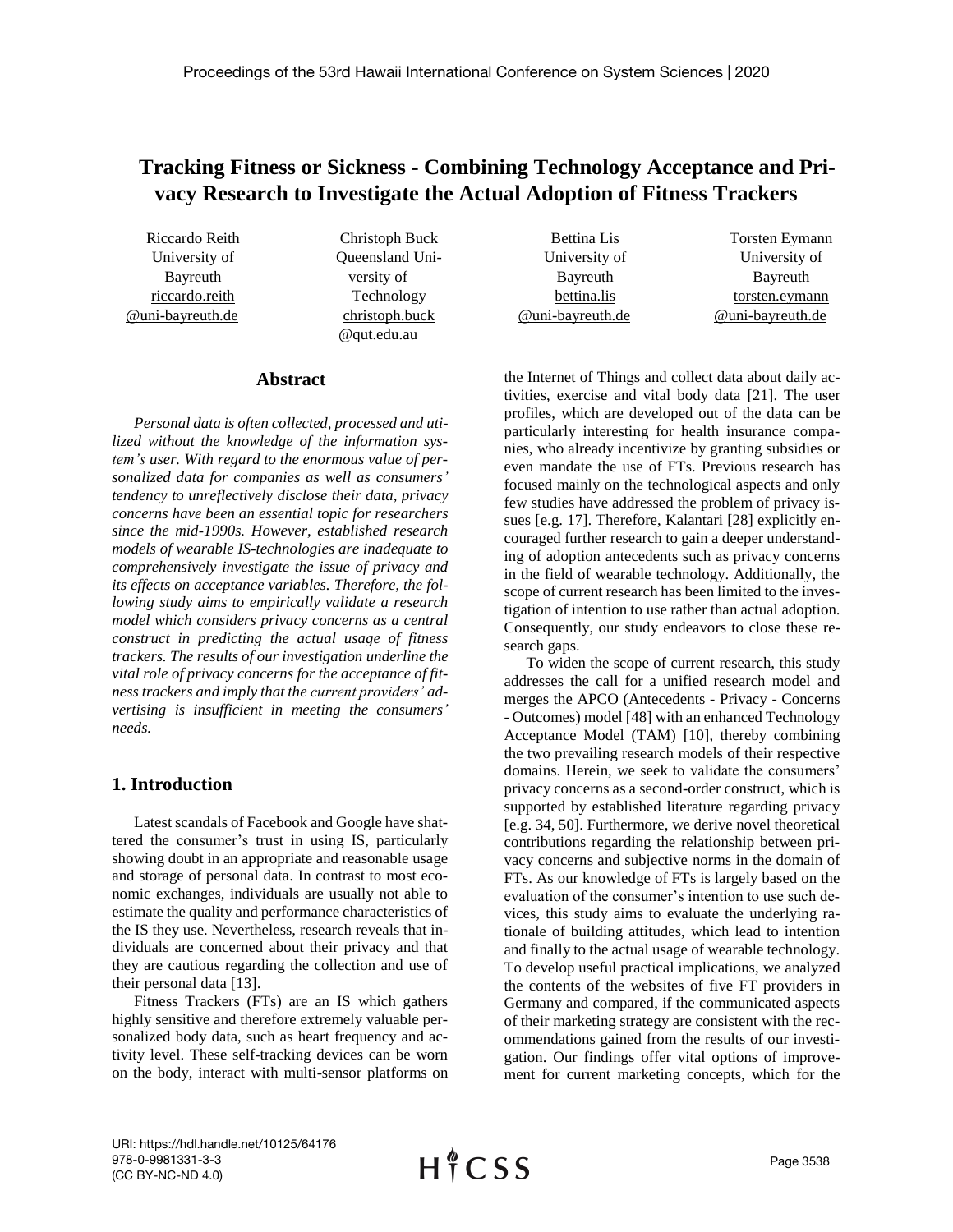most part do not appropriately consider privacy aspects in their communication strategy.

# **2. Relevant Work**

# **2.1 Fitness Trackers and Technology Acceptance**

Researchers in the field of FTs regularly referred to established acceptance models such as the TAM, the Unified Theory of Acceptance and Use of Technology (UTAUT) proposed by Venkatesh et al. [61] as well as various extensions of these models. The TAM and UTAUT have been shown to achieve satisfactory predictive power when evaluating the benefits of FT devices [e.g. 27, 63]. A few studies considered a combination of established acceptance models such as TAM and UTAUT in the domain of IS [59, 64]. Due to the special context of FTs, researchers investigated the impact of social factors, as the usage of novel technologies can help individuals improve their image and differentiate them from other members of their peer group [6]. Gao et al. [17] as well as Wu et al. [63] were able to confirm the importance of social influence on the acceptance of wearable fitness devices. Furthermore, past studies have integrated barriers against using wearable technologies, such as lack of trust [23], performance risks [68] as well as security and privacy concerns [e.g. 36] into their research models. Privacy issues are of particular importance, as their impact on the intention to use is twofold: For one thing, they directly affect the consumer's intention to use a given technology [13, 48], and for another, they have a negative impact on the mediating factor of trust [23], which consequently dampens the intention to use. Due to the special characteristics of FTs, an integration of privacy constructs into traditional acceptance models is crucial, as this essential barrier is not well understood in the field of wearable technology [28].

# **2.2 Privacy research**

As this study investigates the acceptance of FTs, it focuses on the dimension of information privacy and refers to information that is individually identifiable or describes the private informational spheres of an individual [48]. According to economic theory and the notion of privacy as a tradeable asset [49], users do not disclose their data unless they expect it to yield personal benefits. In literature, this cost-benefit analysis is described as the privacy calculus [e.g. 12]. According to the privacy calculus, "individuals are assumed to behave in ways that they believe will result in the most favorable net level of outcomes" [51]. Therefore, users are supposed to undertake an anticipatory, rational weighing of risks as well as benefits and make fully informed decisions when being confronted to disclose personal information [9, 34].

A central aspect to numerous empirical research studies on privacy is the construct of privacy concerns [e.g. 30]. Therefore, almost all empirical privacy studies in social sciences are based on privacy concerns as a privacy-related proxy to measure information privacy [3, 48]. As privacy concerns emerged as the central measurement in privacy research, the three most important macro-models in privacy research set them as their central construct for the explanation of privacy behavior [3, 32, 48]. As both domains, research of technology acceptance and privacy research, call for a corresponding extension of their existing research models for the investigation of FTs [13, 28], this paper provides a novel approach by merging TAM and APCO. In the next chapter, we review both models.

# **3. Theoretical Framework and Model Development**

# **3.1 An enhanced Technology Acceptance Model**

The TAM theorizes that the effects of external variables such as system characteristics and development processes on the intention to use are mediated by the two variables "perceived ease of use" and "perceived usefulness" (PU) [10, 60]. Both factors relate to the individual's attitude towards using a technological system (AT). Furthermore, the factors affect the behavioral intention (IU), which then impacts the actual use [40]. In the field of health information and wearable technology, which includes FTs, the TAM provides the basis for most studies [18, 28] as a multitude of researchers have drawn upon the model for their investigation on the adoption of wearable devices [e.g. 17, 29].

Venkatesh and Davis [60] enhanced the original TAM to the so-called TAM 2 by integrating the variable "subjective norm" (SN). This integration is supported by theory of reasoned action (TRA) [14]. Consequently, we integrated the variable "subjective norm", which plays a vital role in the context of wearable technology [e.g. 17, 28]. However, there is not only a social desire when an individual is evaluating whether to adopt FTs. Personal health information is an extremely sensitive subject for the vast majority of the population. The influence of privacy concerns (PC) on a consumer's adoption of this technology appears highly relevant, as most FT services lack privacy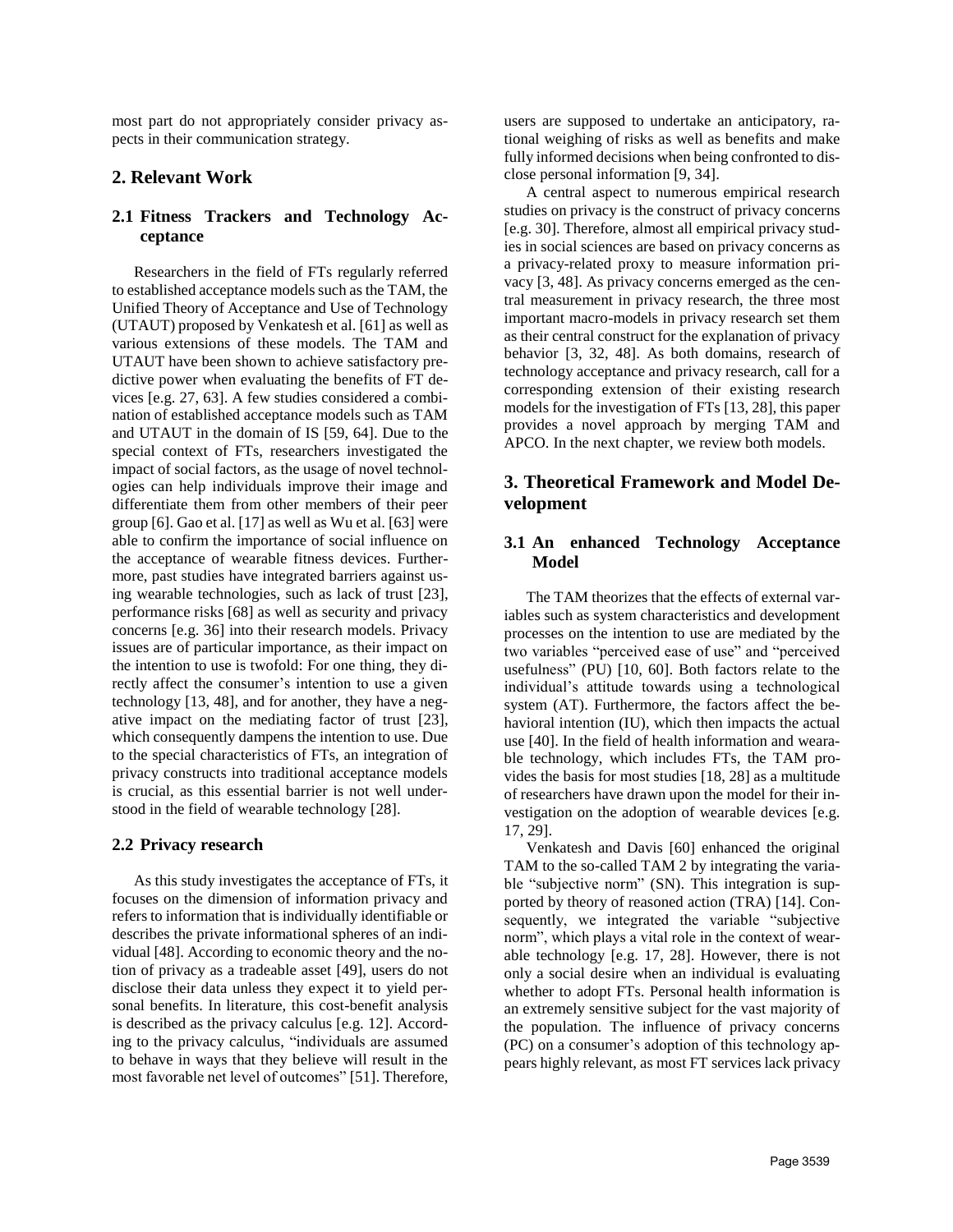policies and those that do are not transparent [53]. Although these concerns have been researched extensively for IS [3, 32, 48] and have been shown to be associated with technology acceptance [2, 57], their connection to the TAM has not been investigated as thoroughly.

# **3.2 The APCO Model**

Regarding the three overarching macro models in privacy research, the most popular work has been done by Smith et al. [48]. The so-called APCO model is divided into three main categories: Antecedents (A), Privacy Concerns (PC) and Outcomes (O). Smith et al. [48] also identified privacy concerns as the main construct in privacy research and these concerns are examined in the literature as both a dependent and independent variable.

One variable which has been proposed as an outcome of privacy concerns is trust. Various Studies indicate the significance of trust especially in the presence of uncertainty, for instance, regarding the usage of personal data [e.g. 41, 47]. A lower level of privacy concerns goes in line with increased trust and impacts the outcome of privacy decisions [35, 67]. Consequently, including the trust in operator (TO) variable into our TAM-based model is necessary and consistent with various research in the field of privacy [e.g. 13, 48] as well with acceptance research of health information technology [e.g. 4].

Another construct, which is affected by privacy concerns is the privacy calculus [48]. Herein, individuals deliberate on the risks involved and the potential benefits received when deciding to disclose personal information [12]. The privacy calculus is therefore an individual trade-off between privacy-related risks and benefits. Both constructs, the privacy calculus and trust are proposed to affect privacy behavior according to the APCO [48].

### **3.3 Merging TAM and APCO**

With the combination of the TAM 2 [10, 60] and the APCO model [48], our research contributes to the rising debate on privacy issues regarding the use of self-tracking devices. We applied the construct of privacy concerns as a core antecedent to form the privacy calculus in our research model. According to APCO, it is reasonable to assume that privacy concerns reflect individual privacy risks, herein forming one part of the privacy calculus [12]. For the benefit-aspect of the privacy calculus, we used the TAM variable perceived usefulness. Both constructs are proposed to affect the individual's attitude towards using FT devices, thereby specifying the privacy calculus of the APCO model through the assessment of attitude in the TAM. The individual's attitude, which reflects an evaluation of privacy risks and benefits, affects the intention to use according to the TAM. This is also consistent with the APCO model, indicating that the privacy calculus impacts behavioral reactions, such as the disclose of personal information. As the usage of FTs is inevitably correlated with the disclosure of personal information for most devices, it is a sensible approach to replace the behavioral reactions of APCO through intention to use of TAM in the context of FTs.

Through the combination of the APCO model and the TAM 2, we identified new path structures, which were not proposed in each of the original models. First, the original TAM 2 did not include trust, which is an essential element according to the APCO framework. Second, the APCO did not include subjective norm, which is proposed as an important factor in TAM 2. This begs the question, how both constructs can be integrated into a coherent research model, which will be discussed in the following chapter.

Consequently, our study follows the call for research from Kalantari [28] and sheds new light on the existing literature by delving deeper into privacy concerns as a vital adoption antecedent. Additionally, we



**Figure 1. Proposed research model**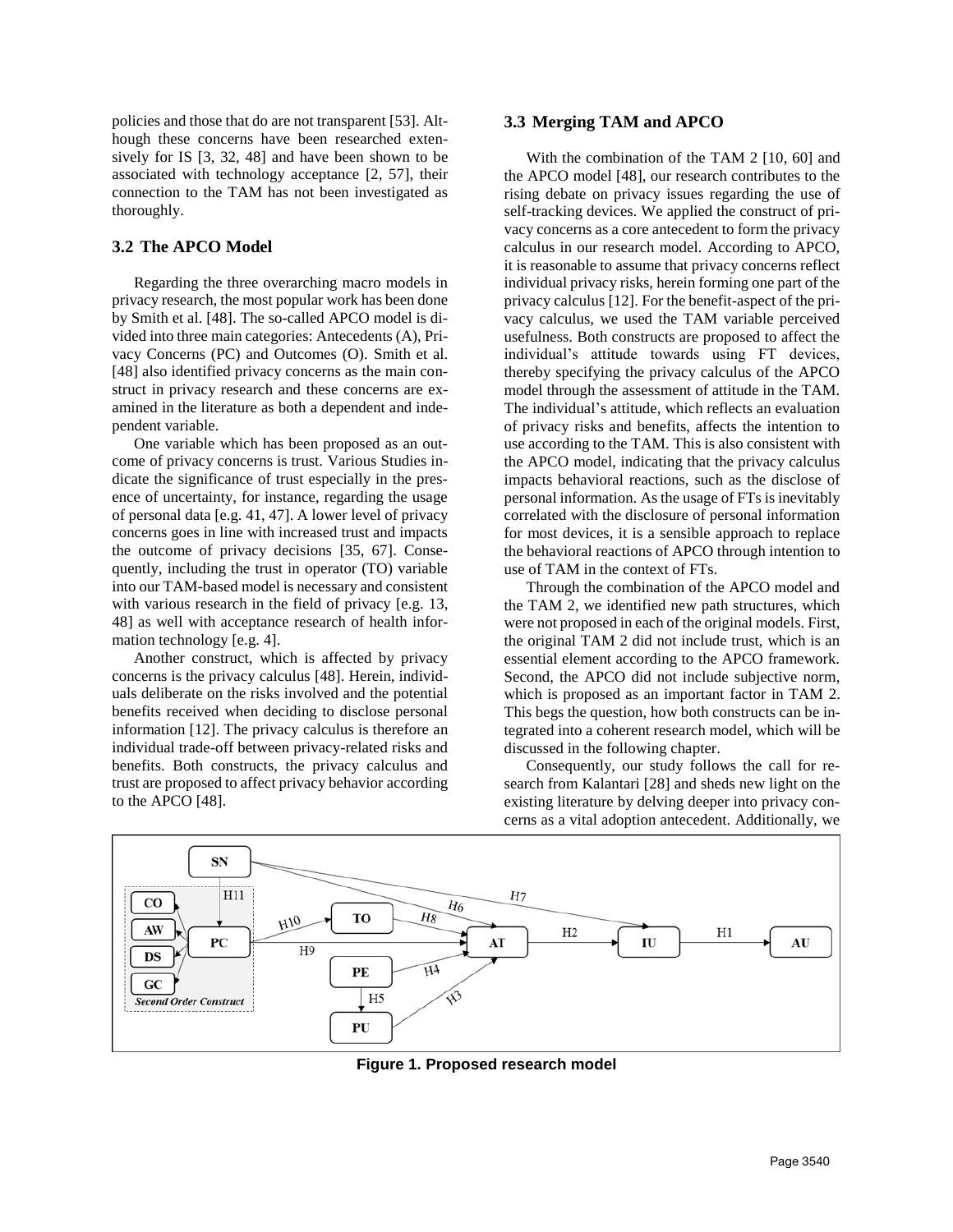gain a comprehensive understanding of the relationship between privacy concerns, subjective norms and the behavioral reaction, which Kalantari [28] also identified as a research gap. The construct privacy concerns is established appropriately as a second-order latent construct and consists of collection (CO), awareness (AW), data sensitivity (DS) and global information privacy concerns (GC). Our suggested framework can be seen in Figure 1.

### **4. Hypotheses**

Regarding the hypotheses, we focused on the connections between APCO and TAM, as the hypotheses of TAM and APCO are well established by previous investigations. According to TAM [10], we propose:

H1: The behavioral intention to use FTs positively affects the actual usage of FTs.

H2: The attitude toward using FTs positively affects the behavioral intention to use FTs.

H3: Perceived usefulness has a positive influence on the attitude towards FTs.

H4: Perceived ease of use positively affects the attitude towards FTs.

H5: Perceived ease of use positively affects perceived usefulness.

As mentioned above, Venkatesh and Davis [60] suggested the integration of subjective norm into the TAM 2. The TAM 2 bases its hypotheses on the TRA [14] and the subsequent theory of planned behavior (TPB) [1], which propose that subjective norms have a direct influence on intention to use. Herein, subjective norms refer to perceived rules of conduct that are built through compliance, internalization and identification mechanisms and shared by a reference group [1, 14, 60]. The rationale for a direct correlation between subjective norm and intention to use can be explained by perceived social pressure (compliance) or affiliation motivation (identification). Within the context of FTs, people may feel a social pressure to be physically fit and consequently use FTs regardless of their attitude towards such devices. Regarding the identification mechanism, people may intend to use a FT device just to feel more integrated into their social environment, even if they are not keen toward the usage or its consequences themselves [60]. Previous studies confirmed the positive impact of social influence on the intention to adopt FTs [17].

Whereas the proposed direct effect of subjective norm on intention in TRA and TPB is based on compliance and identification, the internalization mechanism indicates an indirect relationship between subjective norm and intention to use through attitude. Here, internalization is described as an "influence to accept information from another as evidence about reality"

[11]. That means, that individuals incorporate their referent's belief structure into their own belief structures [60]. The social expectation that one should intend on using a technology can enhance someone's view of the technology's value [46]. In the context of FTs, individuals would likely internalize the advice of important sporty friends and shape their attitude about FTs accordingly. Regarding these arguments, we hypothesize:

H6: Subjective norm positively affects the attitude towards FTs.

H7: Subjective norm positively affects the intention to use FTs.

The use of FTs requires consumers to share vulnerable body data with the provider of the FT or the connected service. Herein, consumers generally assume that a trusted service provider will act in a socially responsible manner and not take advantage of their vulnerabilities [19] such as the abuse of personal data. Consequently, consumers with a high level of trust are less likely to assume that service providers will take advantage of their data and therefore evaluate the attitude towards FTs more positively. Regarding the exchange of personal data, Shin [47] was able to confirm a positive correlation between trust and attitude towards using social network sites. In the context of fitness apps, Beldad and Hegner [4] already confirmed a positive relationship between trust in the app developer and perceived usefulness, which is correlated to an individual's attitude according to the TAM. Thus, we propose the following hypothesis:

H8: Perceived trust positively affects the attitude towards FTs.

Users of FTs have to disclose sensitive personal data [25]. As monitoring of personal information is ubiquitous, the concerns about information privacy are growing. Current research states that privacy concerns have a direct impact on privacy behavior [48]. Additionally, privacy concerns affect privacy-related risks, which directly impact privacy behavior [48]. Consequently, privacy concerns reflect the risk-related part of the privacy calculus, which is measured as attitude towards FTs, assessing an evaluative predisposition to the behavior as a function of its determinant personal consequences [14]. Therefore, high privacy concerns result in a tentative appraisal regarding FTs and in a more negative attitude towards FTs. Consequently, we hypothesize:

H9: Privacy concerns negatively affect the attitude towards FTs.

The relationship between privacy concerns and trust has been extensively investigated and is proposed in the APCO model [48]. Consequently, we hypothesize:

H10: Privacy concerns negatively affect trust.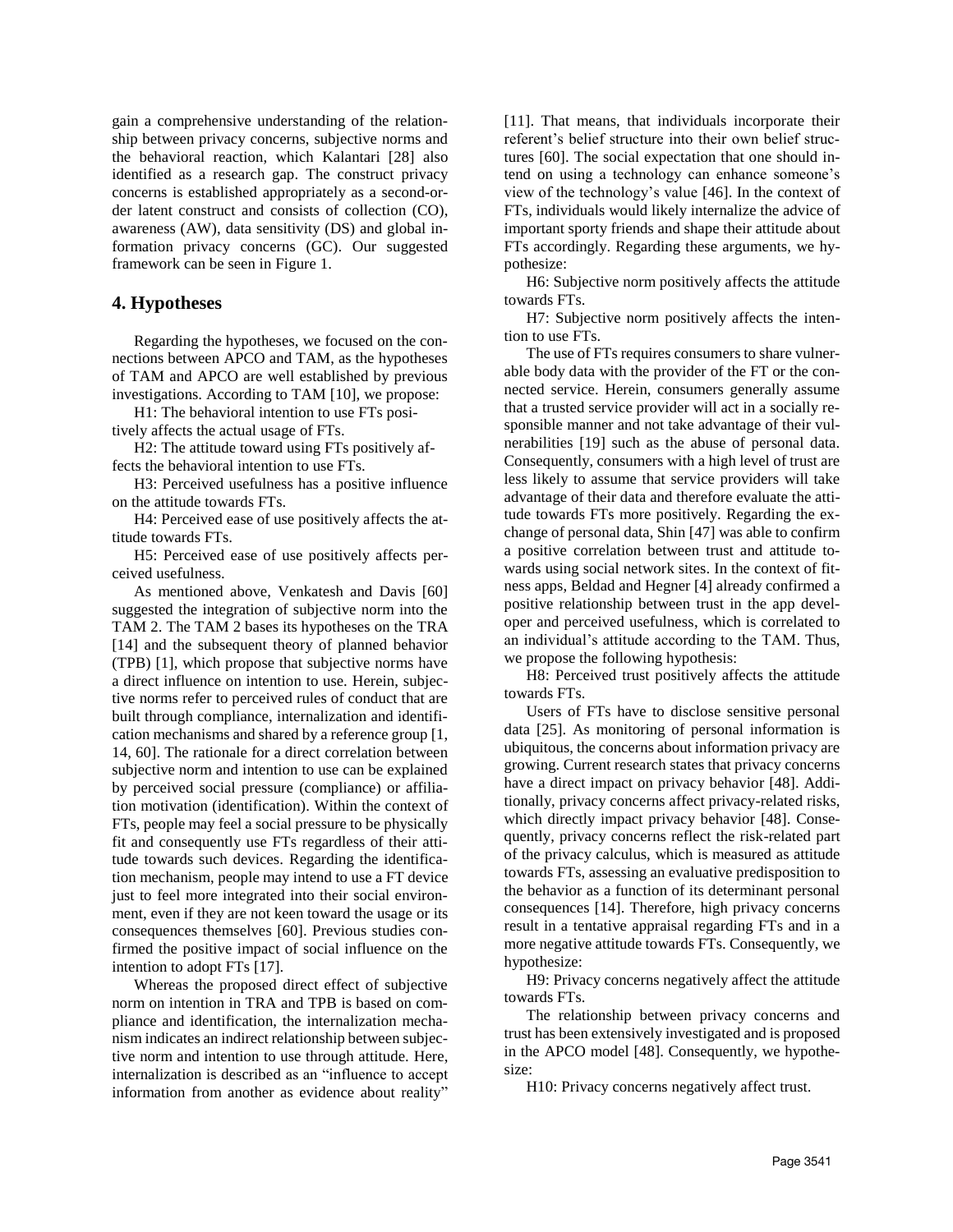Kalantari [28] claims that further research in the domain of FTs should be conducted in order to identify how privacy concerns are mediated by social norms. However, previous findings indicate that subjective norms will influence individual beliefs such as privacy concerns. Privacy concerns, as an individual's evaluation about the potential for a loss associated with personal information [42], are likely to be an issue which will be discussed with important others. The variable subjective norm refers to the opinion of significant others about, for instance, the usage of FTs. According to the Social Identity Theory [54], people tend to classify themselves as in-group members. Individuals compare themselves to the in-group [54, 62], which herein exerts influence on the individual's belief structure. Consequently, if the social system is likely to recommend FTs, individuals are likely to adopt the positive beliefs of important others and lower their privacy concerns regarding FTs. This rationale is consistent with the self-categorization theory of Turner [58], proposing that people use the reference group's opinion to create a picture of reality, which is consistent with their social identity. This implies that the social opinion leads to an adjustment of individual belief structures until these beliefs are consistent with the corresponding group norms. In the context of FTs, individuals would link their privacy concerns to the recommendation of others and adjust their privacy issues towards these devices accordingly. Consequently, we hypothesize:

H11: Privacy concerns negatively affect subjective norm.

# **5. Operationalization and Data Collection**

All constructs in this paper have been adapted from previously validated studies. We adjusted the original TAM variables "perceived ease of use", "perceived usefulness", "attitude towards using" and "intention to use" [10, 29, 61] for the context of FTs. Regarding the extension of the TAM, we used items of Gefen et al. [20] to assess "trust" and the items of Venkatesh and Davis [60] to evaluate "subjective norm". To examine privacy concerns in an appropriate manner, we based our model on the Internet users' information privacy concerns (IUIPC) of Malhotra et al. [34]. Although this construct has not been used extensively in previous research [3], it has been shown to be more profound at explaining variance than the often used "concern for information privacy" (CFIP) [34]. According to Malhotra et al. [34], privacy concerns are established as a second-order construct entailing "collection", "control", and "awareness". Herein, collection "captures the central theme of equitable information exchange based on the agreed social contract" [34]. The variable "control" "represents the freedom to voice an opinion or exit" and the factor "awareness" "indicates understanding about established conditions and actual practices" [34]. Malhotra et al. [34] additionally used the factor "global information privacy concerns" which we adjusted for FTs and included in the second-order construct "privacy concerns". Furthermore, we considered the high sensitivity of the collected physical fitness data and therefore integrated the variable "data sensitivity," which we adapted from Mohamed and Ahmad [37]. For actual usage, we applied a binary interval of Bhattacherjee [5].

To collect data we used an online survey, which took place from February 22nd to March 12th, 2018, in Germany. We used convenience sampling on social media to reach participants and systematic sampling by posting our questionnaire on social media groups for sports students to particularly reach adopters of FTs. In total, 773 subjects participated in our study and due to our control questions, a total of 582 questionnaires could be evaluated. 50.5 percent of the 17- to 65-year-old participants were female and 49.5 percent were male. We noted that predominantly younger people participated in the corresponding survey, with an  $M$  age  $= 29.9$ . Our sample shows a high educational level with more than 50 percent of the subjects having attained a university degree. Regarding the usage of FTs, 46.7 percent of our sample currently use FTs and 53.3 percent do not use FT devices.

# **6. Results**

# **6.1 Measurement model**

To confirm the reliability and validity of our scales, we tested Cronbach's alpha, composite reliability, convergent validity as well as discriminant validity. An exploratory factor analysis confirmed the assumed one-dimensionality of our variables. All constructs exceed the recommended threshold value of 0.70 [38] for Cronbach's alpha. Convergent validity was assessed on the basis of factor loadings, composite reliability and average variance extracted. Factor loadings should be over 0.5, composite reliabilities over 0.8 and the minimum for the average variance extracted is 0.5. All the criteria for convergent validity were met. However, we had to delete the first item of subjective norm due to its low loading (.590) to reach the recommended level of 0.8 for composite reliability. Regarding discriminant validity, it is equal to the approach Fornell and Larcker [15] to illustrate discriminant validity by showing that the square roots of the AVEs are greater than the corresponding off-diagonal inter-construct correlations [24]. This criteria was met for our data. Hu and Bentler [26] suggest combining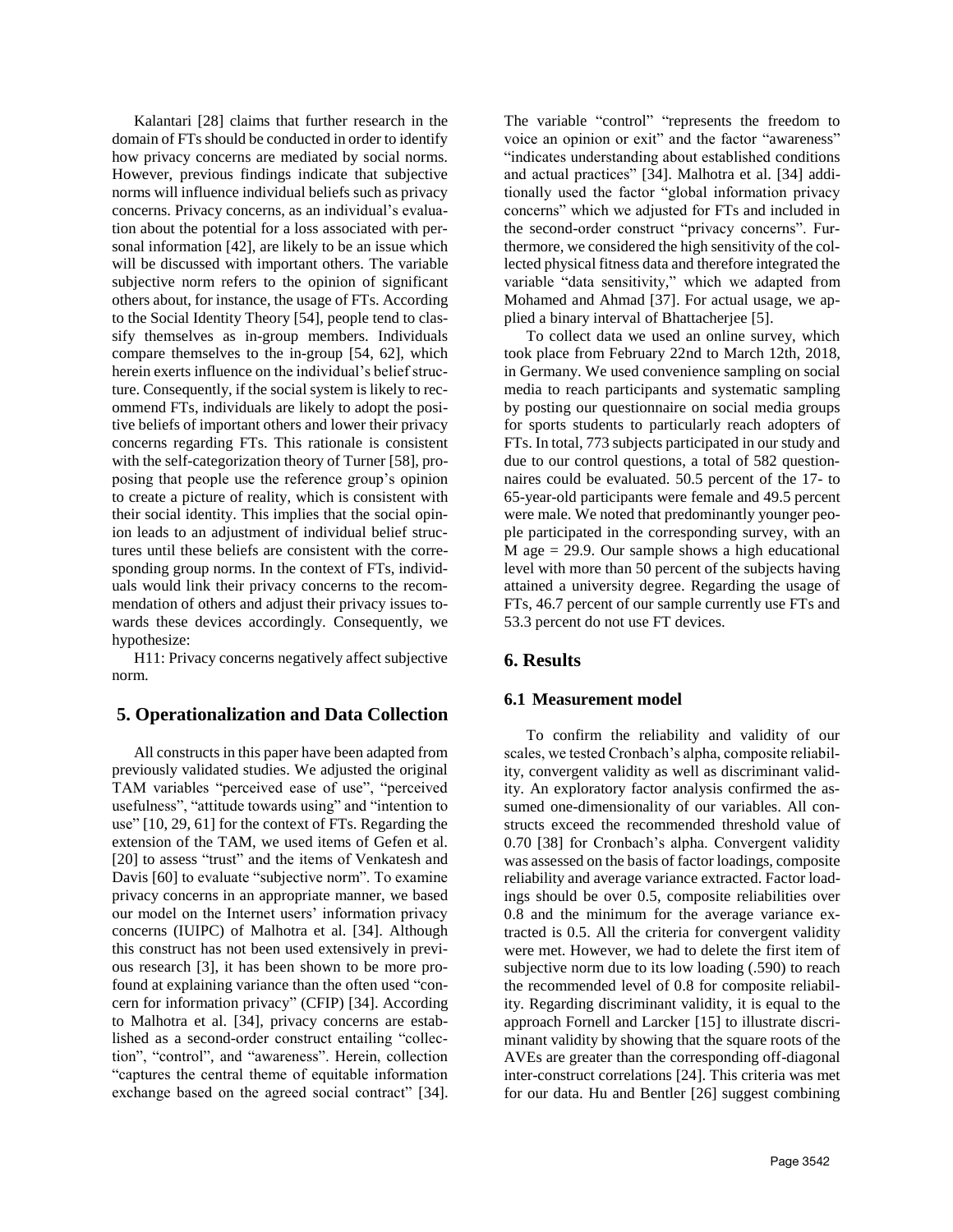the Tucker-Lewis Index (TLI), the Incremental Fit Index (IFI), the Comparative Fit Index (CFI) as well as the Standardized Root Mean Square Residual (SRMR) to validate the model. The TLI = .947, IFI = .954, CFI  $= .954$  and the SRMR  $= .061$  indicates a good measurement model fit. Due to the use of a single method (online survey), we tested for common method bias. Herein, we integrated a common latent factor to capture the common variance among all observed variables [43]. The comparison of the standardized regression weights from the model without the latent factor did not show significant differences to the model with the integrated latent factor, indicating that common method bias was not a great concern.

#### **6.2 Structural model and hypothesis test**

The same model fit indices were used to validate the structural model and showed a satisfactory level. We also controlled for age and gender. The TLI = .929,  $IFI = .938$ ,  $CFI = .937$  and the SRMR = .086, which indicates a good model fit, except for the SRMR. However, the SRMR is near to the strict recommended threshold of Hu and Bentler [26] and can be considered acceptable.

The analysis of the structural equation model revealed that nearly all proposed hypotheses were significant, except the effects of EOU, rejecting H4. The summary of our evaluation can be seen in Table 1.

| Variable                 | B       | <b>SEB</b> | C.R.     | β       | P          |
|--------------------------|---------|------------|----------|---------|------------|
| $HI: III \rightarrow AU$ | .183    | .008       | 22.978   | .691    | $<001***$  |
| $H2: ATT \rightarrow H1$ | 1.292   | .058       | 22.289   | .793    | $< 001***$ |
| $H3: PU \rightarrow ATT$ | .280    | .028       | 9.888    | .388    | $< 001***$ |
| $H4:PEU \rightarrow ATT$ | .044    | .041       | 1.067    | .039    | n.s.       |
| $H5:PEU \rightarrow PU$  | .165    | .072       | 2.276    | .107    | $< 0.05**$ |
| $H6: SN \rightarrow ATT$ | .253    | .036       | 7.037    | .286    | $<001***$  |
| $H7: SN \rightarrow H1$  | .152    | .043       | 3.561    | .105    | $<001***$  |
| $HS: TO \rightarrow ATT$ | .171    | .043       | 4.028    | .158    | $<001***$  |
| $H9: PC \rightarrow ATT$ | $-.417$ | .058       | $-7.147$ | $-.351$ | $< 001***$ |
| $H10: PC \rightarrow TO$ | $-.363$ | .057       | $-6.313$ | $-.331$ | $< 001***$ |
| $H11: SN \rightarrow PC$ | $-.219$ | .068       | $-3.207$ | $-166$  | $< 001***$ |

### **Table 1. Summary of the hypothesis test.**

Note: B = unstandardized coefficient, SE B = standard error B, C.R = critical ratio, β = standardized coefficient, p = p-value ( $* p < .1; ** p < .05; *** p < .001; n.s. = not significant$ ).

# **7. Discussion**

#### **7.1 Theoretical implications**

Following the call for research to combine privacy with behavioral reaction by integrating the TAM into the APCO was validated as a promising approach, as shown by the result of the satisfactory fit of our model. Consequently, this study has several major contributions to theory. The integration of privacy concerns into an acceptance model for wearable devices widens the scope of current research, as this essential barrier has not yet been considered by most investigations [e.g. 7, 8, 29]. Gao et al. [17] investigated the impact of privacy-related barriers on the intention to adopt healthcare wearable devices. However, they did not establish privacy concerns as a second-order construct, which limits the contribution of their outcomes. Validating this construct in a suitable manner is vital and established literature regarding privacy explicitly emphasized the need to validate this construct as a second-order factor [e.g. 34, 50, 66]. We based our construct on the second-order factor IUIPC of Malhotra et al. [34], as this factor has been shown to explain more variance of a person's willingness to transact than the CFIP and is being underutilized by current investigations [3]. The IUIPC construct was adapted due to the special context of FTs and could be evaluated as a second-order latent construct consisting of the first-order factors "collection", "awareness", "global information privacy concerns" and "data sensitivity".

Second, the influence of subjective norm is particularly interesting in the context of FTs considering the growing social pressure and fitness trend on social media. The effect of subjective norm on intention to use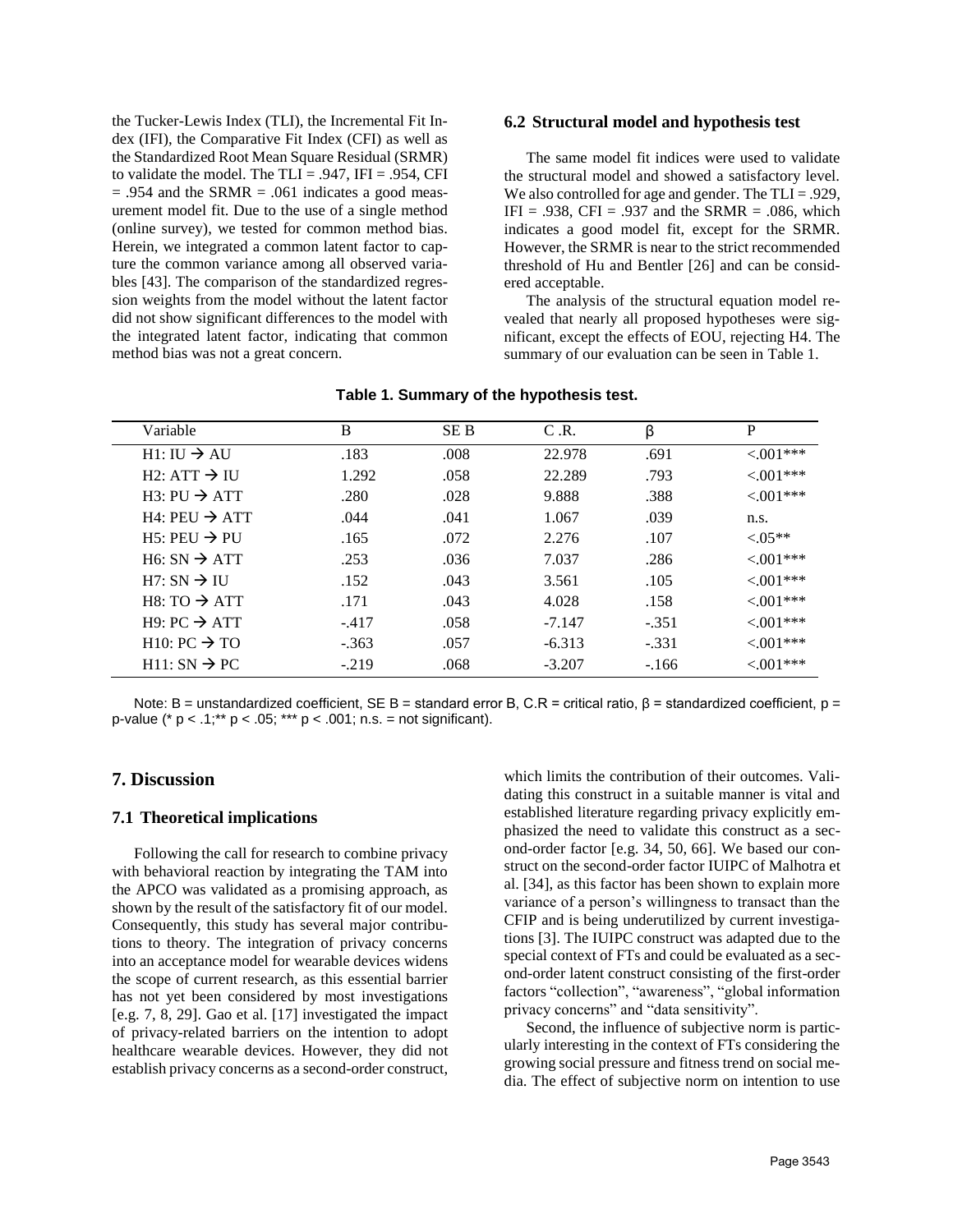is partially mediated through the consumer's attitude. The direct impact on attitude can be explained by an underlying internalization mechanism. Consequently, a person internalizes the advice of other persons within their social system and integrates this advice to shape an individual attitude. This effect was illustrated to a high level within our sport-affine sample, as French and Raven [16] emphasize a strong social influence for persons with special knowledge or proficiency in a particular domain. The underlying rationale for a direct relationship between subjective norm and the intention to use FTs is likely to be a result of an identification or compliance mechanism. Consequently, persons will intend to use FTs due to social pressure or to establish or maintain a social relationship to another individual, without building a positive attitude towards such devices.

Furthermore, we were able to shed new light on the relationship between privacy concerns and subjective norm in the context of FTs. Kalantari [28] encourages researchers to close this research gap and explain how privacy concerns are mediated by social norms. We identified that subjective norms have a negative influence on privacy concerns, confirming that individuals adjust their belief structure regarding privacy as a result of their reference group's opinion. This result underlines the vital role of subjective norms in the domain of FT devices. Additionally, the establishment of subjective norm as an antecedent of privacy concerns enriches the scarce literature on the left-hand side of the APCO model, viewing privacy concerns as a dependent variable [48].

Third, we contribute to the long-running debate of perceived usefulness being mediated by attitude rather than showing a directly influencing intention to use. A direct relationship between usefulness and intention was proposed by Davis [10] in the original TAM, where people performed a behavior in order to increase their job performance. In such organizational settings, people may perform a behavior just to increase their job performance regardless of whether their attitude towards the behavior is positive or negative. However, as the usage of FTs is voluntary, we followed the assumption of Fishbein and Ajzen [14] that individual beliefs affect behavior only via an indirect influence on attitude.

Surprisingly, the TAM's variable perceived ease of use did not show a direct significant effect on the attitude towards FTs. An explanation for this somewhat astounding result is given by Venkatesh et al. [61], who identified that perceived ease of use will only show a significant influence on attitude in the initial stage of technology adoption. Regarding the wide adoption of FTs within our sample as well as the high level of sport involvement, these devices cannot be

considered novel anymore. We also assume that the age of our sample might be a rationale for the missing effect of ease of use on attitude. As we analyzed predominantly Digital Natives and therefore a younger and affine group for new technologies [39, 44], ease of use might not be very relevant to this target group. Additionally, other research regarding wearable technology was not able to confirm significant effects of ease of use on attitude either [e.g. 7, 8].

However, and contrary to other research [e.g. 7, 8, 29], we investigated actual behavior instead of only referring to the consumer's intention to use FTs. Although previous studies in IS identified intention to be a powerful predictor of actual behavior [e.g. 55], some researchers [e.g. 52] have expressed concerns about the predictive ability of intention. Our results confirm that intention is a powerful predictor of actual adoption. Furthermore, an investigation of actual behavior benefits practitioners and enables us to develop appropriate recommendations.

# **7.2 Practical implications**

In order to develop target-oriented recommendations, we analyzed the contents of the websites and advertising of the five most established FTs in Germany. Herein, we searched for information regarding the collection and usage of data captured by providers of FTs, namely "Fitbit", "Garmin", "Samsung", "Polar" and "TomTom". Our analysis did not identify advertising or communicated content concerning privacy or data security issues for four of the five providers. As a result, a user of such devices might become skeptical regarding the usage and storage of their data, which aggravates their privacy concerns. Privacy issues do not only negatively affect the attitude towards using but do also show a significant negative influence on important predictors of attitude such as trust. Consequently, we strongly recommend the providers of FTs to establish a compelling marketing message to alleviate the privacy concerns among their current users and potential customers. Privacy issues can be dampened by establishing a data protection declaration and an appropriate privacy policy within the company [65]. Xu et al. [65] identified structural assurances through privacy policy as being a crucial factor to reduce privacy risks. Fitbit as the only provider included the issue of privacy concerns into their website and communicated the security as well as a data protection declaration, illustrating a promising approach and a competitive advantage towards the other providers. In this context, Culnan and Armstrong [9] identified that consumers are more willing to continue their interactions with a company when fair information and data practices are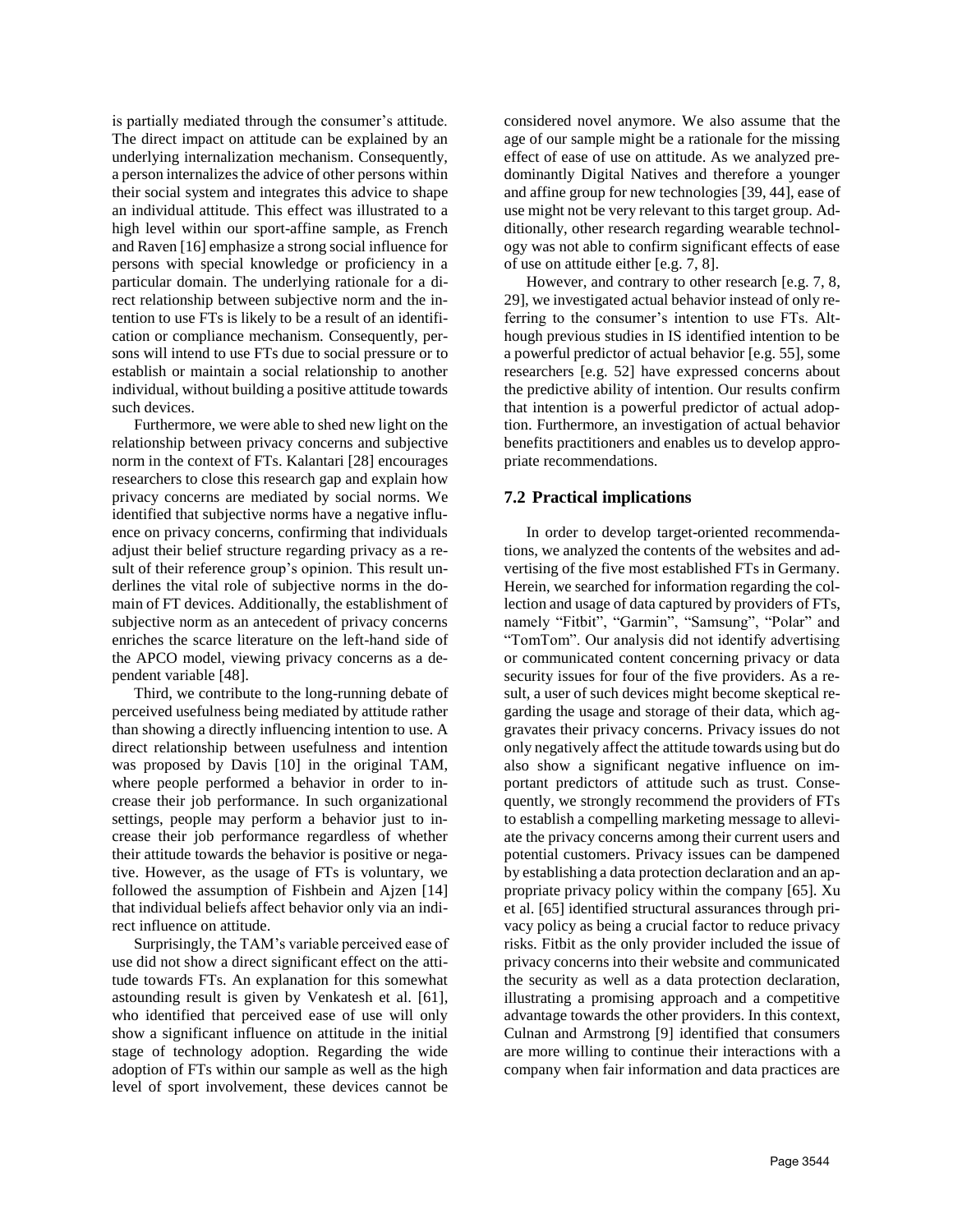applied and communicated. Another approach to reduce privacy concerns is the establishment of functional cyber security systems, as privacy issues and cyber security are related [33]. Systems ensuring data security should be certified by independent organizations [33] to increase transparency and therefore the user's trust.

In line with the related studies of Chuah et al. [8] and Choi and Kim [7], we could not identify ease of use to significantly predict the attitude towards FTs. By analyzing the contents of the five named FT providers, we noticed that TomTom highlights their FTs to be easy and intuitive to use as well as their compatibility with other smart devices. Instead of the device's intuitive use, we recommend a promotion of other aspects such as data security or subjective norm. Both subjective norm and perceived usefulness show strong effects on the attitude towards FTs. Furthermore, we were able to demonstrate that subjective norm positively influences the intention to use FTs and helps to lower individual privacy concerns. Consequently, people might tend to value and be persuaded by social ties, such as family and friends [22]. In order alleviate privacy concerns and change attitudes provoking electronic word-of mouth appears to be a powerful instrument [e.g. 31]. Therefore, providers of FTs should provide a platform which allows all users to share, compare and discuss recorded data, if they wish to do so. Furthermore, an integration into popular social media platforms should be implemented. The Runtastic fitness application for smartphones is a good example for sharing recorded fitness data on Facebook [56]. By analyzing the websites of the providers of FTs, we identified that all providers strongly emphasize the usefulness of their devices, which is in line with the results of our investigation.

#### **7.3 Limitations and further research**

We are aware that this research may have some limitations, which offer opportunities for further research. Our sample focused on the group of Digital Natives. As this customer group is assumed to be less careful in disclosing their personal data [45], the results of our study show slight bias compared to the entire German population. Additionally, culture is an antecedent of privacy concerns according to the APCO model [48]. Cultural aspects can moderate the effects of our model. Consequently, future research should apply our model in different cultural contexts to confirm its validity. Furthermore, not all FT devices are connected to a cloud and some versions can work without the collection of sensitive data. As we did not

control for this, the results of our study might be biased, as our surveyees might not connect the actual adoption to the disclosure of sensitive personal data.

### **8. References**

[1] Ajzen, I., "The theory of planned behavior", Organizational Behavior and Human Decision Processes, 50(2), 1991, pp. 179–211.

[2] Bailey, A.A., I. Pentina, A.S. Mishra, M. Ben, and M. Slim, "Mobile payments adoption by US consumers: An extended TAM", International Journal of Retail & Distribution Management, 45(6), 2017, pp. 626–640.

[3] Bélanger, F. and R.E. Crossler, "Privacy in the Digital Age: A Review of Information Privacy Research in Information Systems", MIS Quarterly, 34(4), 2011, pp. 1017– 1041.

[4] Beldad, A.D. and S.M. Hegner, "Expanding the Technology Acceptance Model with the Inclusion of Trust, Social Influence, and Health Valuation to Determine the Predictors of German Users' Willingness to Continue using a Fitness App: A Structural Equation Modeling Approach", International Journal of Human–Computer Interaction, 34(9), 2017, pp. 882–893.

[5] Bhattacherjee, A., "Managerial Influences on Intraorganizational Information Technology Use: A Principal-Agent Model", Decision Sciences, 29(1), 1998, pp. 139–162.

[6] Buenaflor, C. and H.C. Kim, "Six Human Factors to Acceptability of Wearable Computers", International Journal of Multimedia and Ubiquitous Engineering, 8(3), 2013, pp. 103–114.

[7] Choi, J. and S. Kim, "Is the smartwatch an IT product or a fashion product? A study on factors affecting the intention to use smartwatches", Computers in Human Behavior, 63, 2016, pp. 777–786.

[8] Chuah, S.H.W., P.A. Rauschnabel, N. Krey, B. Nguyen, T. Ramayah, and S. Lade, "Wearable technologies: The role of usefulness and visibility in smartwatch adoption", Computers in Human Behavior, 65, 2016, pp. 276–284.

[9] Culnan, M.J. and P.K. Armstrong, "Information Privacy Concerns, Procedural Fairness, and Impersonal Trust: An Empirical Investigation", Organization Science, 10(1), 1999, pp. 104–115.

[10] Davis, F.D., "Perceived Usefulness, Perceived Ease of Use, and User Acceptance of Information Technology", MIS Quarterly, 13(3), 1989, pp. 319–339.

[11] Deutsch, M. and H.B. Gerard, "A study of normative and informational social influences upon individual judgment", The Journal of Abnormal and Social Psychology, 51(3), 1955, pp. 629–636.

[12] Dinev, T. and P. Hart, "An extended privacy calculus model for e-commerce transactions", Information Systems Research, 17(1), 2006, pp. 61–80.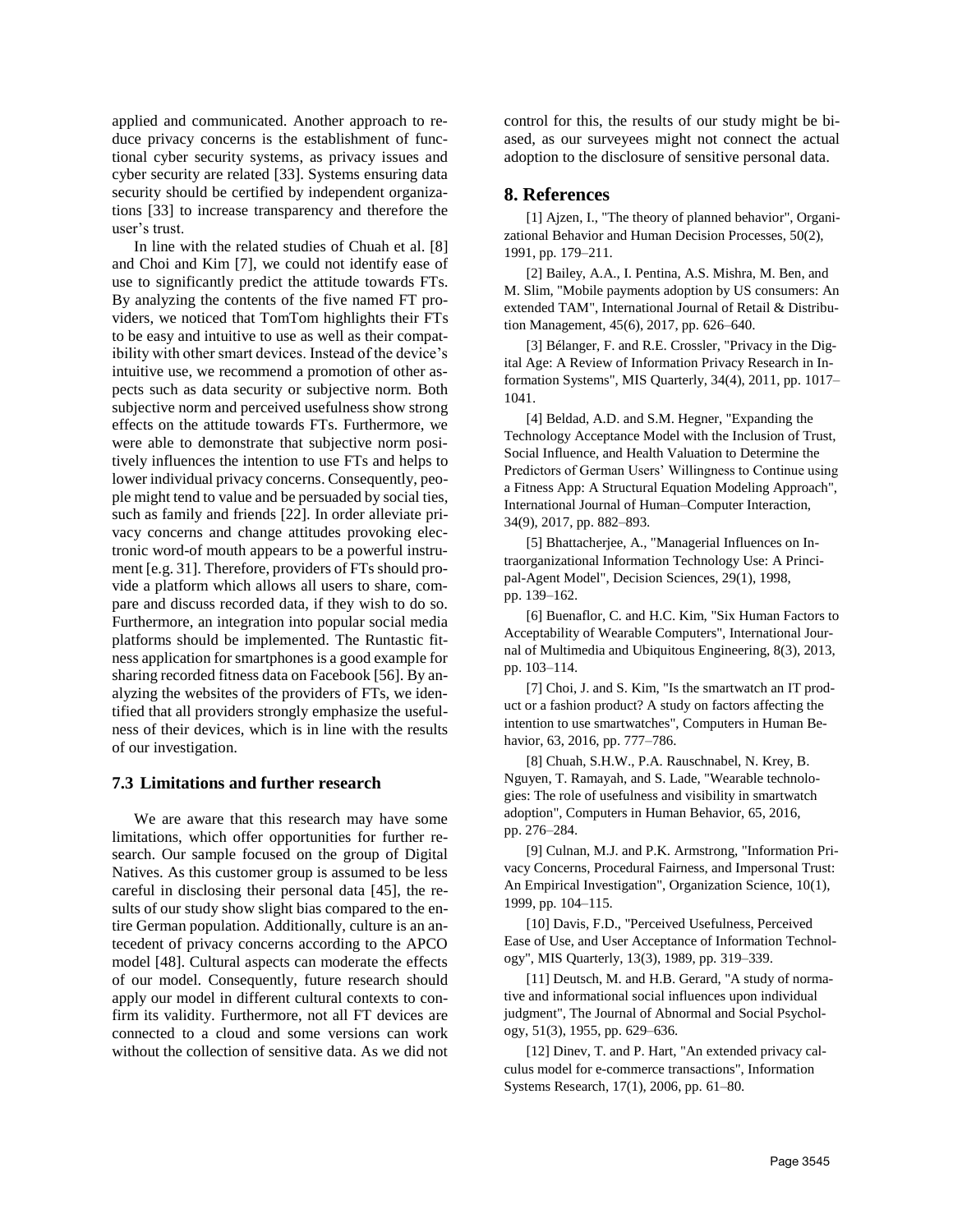[13] Dinev, T., A.R. McConnell, and H.J. Smith, "Research Commentary - Informing Privacy Research Through Information Systems, Psychology, and Behavioral Economics: Thinking Outside the "APCO" Box", Information Systems Research, 26(4), 2015, pp. 639–655.

[14] Fishbein, M. and I. Ajzen, Belief, Attitude, Intention, and Behavior: An Introduction to Theory and Research, Addison-Wesley, Reading, MA, 1975.

[15] Fornell, C. and D.F. Larcker, "Evaluating Structural Equation Models with Unobservable Variables and Measurement Error", Journal of Marketing Research, 18(1), 1981, p. 39.

[16] French, J.R.P. and B.H. Raven, "The bases of social power", in Studies in social power, D. Cartwright, Editor. 1959. Institute for Social Research: Ann Arbor, MI.

[17] Gao, Y., H. Li, and Y. Luo, "An empirical study of wearable technology acceptance in healthcare", Industrial Management & Data Systems, 115(9), 2015, pp. 1704– 1723.

[18] Garavand, A., M. Mohseni, H. Asadi, M. Etemadi, M. Moradi-Joo, and A. Moosavi, "Factors influencing the adoption of health information technologies: A systematic review", Electronic physician, 8(8), 2016, pp. 2713–2718.

[19] Gefen, D., "E-commerce: The role of familiarity and trust", Omega, 28(6), 2000, pp. 725–737.

[20] Gefen, D., E. Karahanna, and D.W. Straub, "Trust and TAM in online shopping: An integrated model", MIS Quarterly, 27(1), 2003, pp. 51–90.

[21] Gimpel, H., M. Niessen, and R. Goerlitz, "Quantifying the Quantified Self: A Study on the Motivations of Patients to Track Their Own Health", in Proceedings of the 34th International Conference on Information Systems. 2013, December. AIS: Milan, IT.

[22] Gotlieb, J.B. and D. Sarel, "The Influence of Type of Advertisement, Price, and Source Credibility on Perceived Quality", Journal of the Academy of Marketing Science, 20(3), 1992, pp. 253–260.

[23] Gu, Z., J. Wei, and F. Xu, "An Empirical Study on Factors Influencing Consumers' Initial Trust in Wearable Commerce", Journal of Computer Information Systems, 56(1), 2016, pp. 79–85.

[24] Henseler, J., C.M. Ringle, and M. Sarstedt, "A new criterion for assessing discriminant validity in variance-based structural equation modeling", Journal of the Academy of Marketing Science, 43(1), 2015, pp. 115–135.

[25] Higgins, J.P., "Smartphone Applications for Patients' Health and Fitness", The American journal of medicine, 129(1), 2016, pp. 11–19.

[26] Hu, L.T. and P.M. Bentler, "Cutoff criteria for fit indexes in covariance structure analysis: Conventional criteria versus new alternatives", Structural Equation Modeling: A Multidisciplinary Journal, 6(1), 1999, pp. 1–55.

[27] Jang, Y.K., Determinants of Users' Intention to Adopt Mobile Fitness Applications: An Extended Technology Acceptance Model Approach: Unpublished PhD theses, Albuquerque, NM, 2014.

[28] Kalantari, M., "Consumers' adoption of wearable technologies: Literature review, synthesis, and future research agenda", International Journal of Technology Marketing, 12(3), 2017, pp. 274–307.

[29] Kim, K.J. and D.H. Shin, "An acceptance model for smart watches: implications for the adoption of future wearable technology", Internet Research, 25(4), 2015, pp. 527–541.

[30] Kokolakis, S., "Privacy attitudes and privacy behaviour: A review of current research on the privacy paradox phenomenon", Computers & Security, 64, 2017, pp. 122–134.

[31] Lee, M., S. Rodgers, and M. Kim, "Effects of Valence and Extremity of eWOM on Attitude toward the Brand and Website", Journal of Current Issues and Research in Advertising, 31(2), 2009, pp. 1–11.

[32] Li, Y., "Empirical Studies on Online Information Privacy Concerns: Literature Review and an Integrative Framework", Communications of the Association for Information Systems, 28, 2011, pp. 453–496.

[33] Liu, J., Y. Xiao, S. Li, W. Liang, and P. Chen, "Cybersecurity and Privacy Issues in Smart Grids", IEEE Communications Surveys & Tutorials, 14(4), 2012, pp. 981–997.

[34] Malhotra, N.K., S.S. Kim, and J. Agarwal, "Internet users' information privacy concerns (IUIPC): The construct, the scale, and a causal model", Information Systems Research, 15(4), 2004, pp. 336–355.

[35] Metzger, M.J., "Privacy, Trust, and Disclosure: Exploring Barriers to Electronic Commerce", Journal of Computer-Mediated Communication, 9(4), 2006, pp. 1–29.

[36] Mills, A.J., R.T. Watson, L. Pitt, and J. Kietzmann, "Wearing safe: Physical and informational security in the age of the wearable device", Business Horizons, 59(6), 2016, pp. 615–622.

[37] Mohamed, N. and I. Ahmad, "Information privacy concerns, antecedents and privacy measure use in social networking sites: Evidence from Malaysia", Computers in Human Behavior, 28(6), 2012, pp. 2366–2375.

[38] Nunnally, J.C., Psychometric theory, McGraw Hill, New York, NY, 1978.

[39] Palfrey, J.G. and U. Gasser, Born digital: understanding the first generation of digital natives, Basic Books, New York, NY, 2008.

[40] Park, S.Y., "An Analysis of the Technology Acceptance Model in Understanding University Students' Behavioral Intention to Use e-Learning", Educational Technology & Society, 12(3), 2009, pp. 150–162.

[41] Pavlou, P.A., "Consumer Acceptance of Electronic Commerce: Integrating Trust and Risk with the Technology